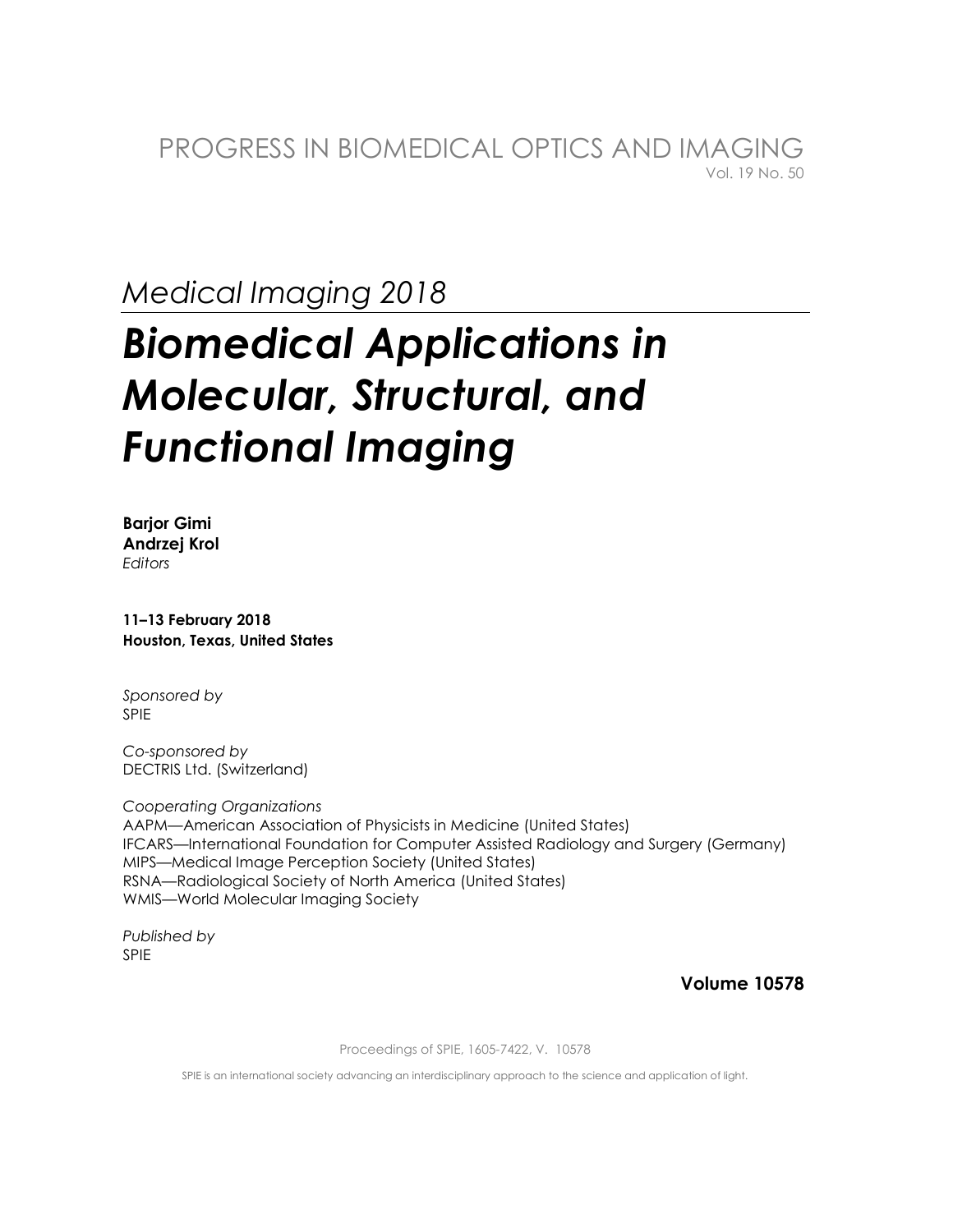The papers in this volume were part of the technical conference cited on the cover and title page. Papers were selected and subject to review by the editors and conference program committee. Some conference presentations may not be available for publication. Additional papers and presentation recordings may be available online in the SPIE Digital Library at SPIEDigitalLibrary.org.

The papers reflect the work and thoughts of the authors and are published herein as submitted. The publisher is not responsible for the validity of the information or for any outcomes resulting from reliance thereon.

Please use the following format to cite material from these proceedings:

 Author(s), "Title of Paper," in *Medical Imaging 2018: Biomedical Applications in Molecular, Structural, and Functional Imaging*, edited by Barjor Gimi, Andrzej Krol, Proceedings of SPIE Vol. 10578 (SPIE, Bellingham, WA, 2018) Seven-digit Article CID Number.

ISSN: 1605-7422 ISSN: 2410-9045 (electronic)

ISBN: 9781510616455 ISBN: 9781510616462 (electronic)

Published by **SPIE**  P.O. Box 10, Bellingham, Washington 98227-0010 USA Telephone +1 360 676 3290 (Pacific Time)· Fax +1 360 647 1445 SPIE.org Copyright © 2018, Society of Photo-Optical Instrumentation Engineers.

Copying of material in this book for internal or personal use, or for the internal or personal use of specific clients, beyond the fair use provisions granted by the U.S. Copyright Law is authorized by SPIE subject to payment of copying fees. The Transactional Reporting Service base fee for this volume is \$18.00 per article (or portion thereof), which should be paid directly to the Copyright Clearance Center (CCC), 222 Rosewood Drive, Danvers, MA 01923. Payment may also be made electronically through CCC Online at copyright.com. Other copying for republication, resale, advertising or promotion, or any form of systematic or multiple reproduction of any material in this book is prohibited except with permission in writing from the publisher. The CCC fee code is 1605- 7422/18/\$18.00.

Printed in the United States of America Vm7 if fUb 5 opp WUH of  $\phi$  with DXYf W bol Tea GD-9.

Publication of record for individual papers is online in the SPIE Digital Library.



**Paper Numbering:** *Proceedings of SPIE* follow an e-First publication model. A unique citation identifier (CID) number is assigned to each article at the time of publication. Utilization of CIDs allows articles to be fully citable as soon as they are published online, and connects the same identifier to all online and print versions of the publication. SPIE uses a seven-digit CID article numbering system structured as follows:

The first five digits correspond to the SPIE volume number.

 The last two digits indicate publication order within the volume using a Base 36 numbering system employing both numerals and letters. These two-number sets start with 00, 01, 02, 03, 04, 05, 06, 07, 08, 09, 0A, 0B … 0Z, followed by 10-1Z, 20-2Z, etc. The CID Number appears on each page of the manuscript.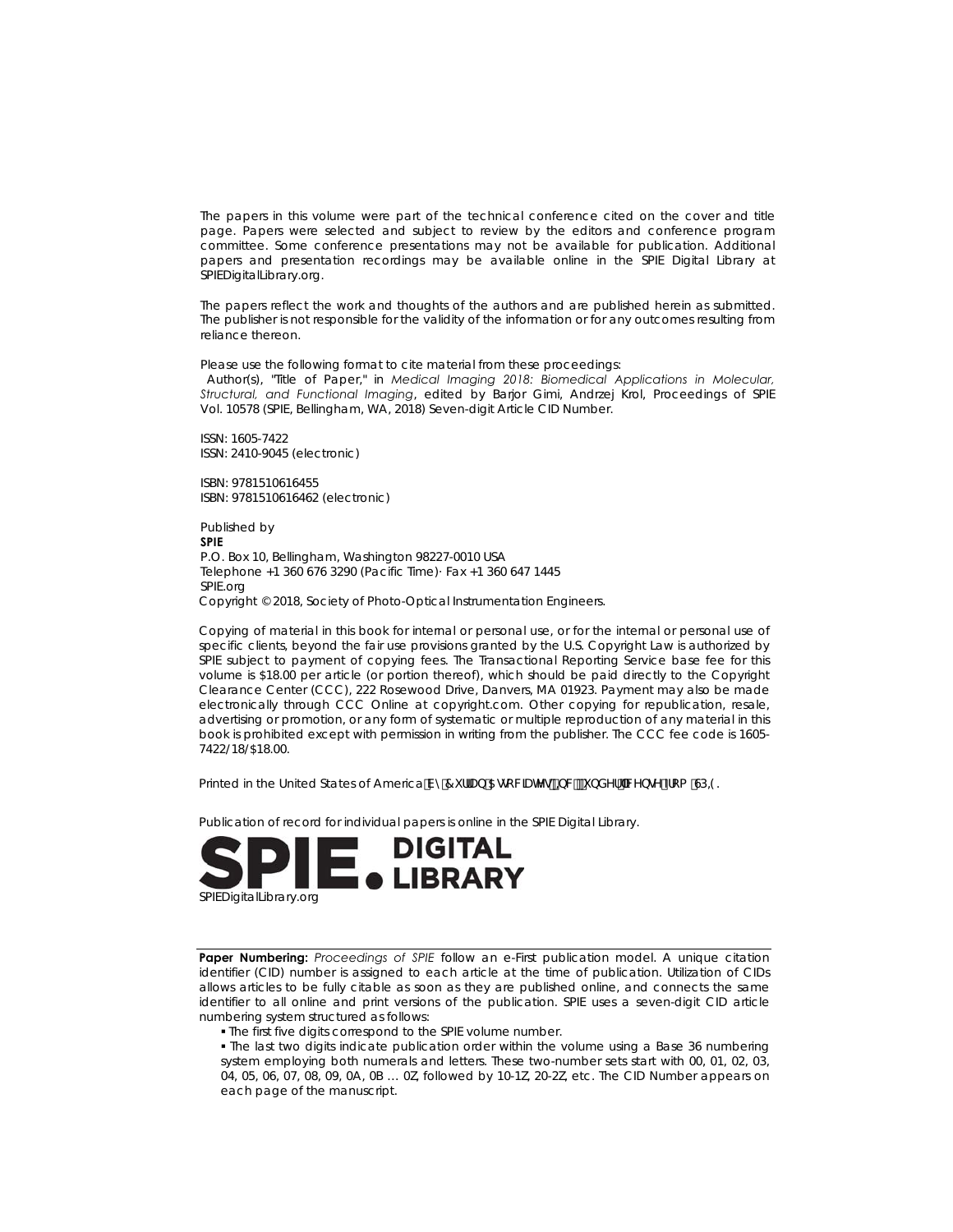# **Contents**

# xi *Authors*

- xv *Conference Committee*
- xvii *Introduction*
- xix *2018 Medical Imaging Award Recipients*

# **SESSION 1 MRI AND FMRI**

| 10578 02         | Classifying Alzheimer's disease using probability distribution distance of fractional anisotropy<br>and trace from diffusion tensor imaging in combination with whole-brain segmentations<br>$[10578-1]$ |
|------------------|----------------------------------------------------------------------------------------------------------------------------------------------------------------------------------------------------------|
| 10578 03         | Brain functional mapping and network connectivity of reconstructed magnetic susceptibility<br><b>data</b> $[10578-2]$                                                                                    |
| 10578 04         | Alternating segmentation and simulation for contrast adaptive tissue classification [10578-3]                                                                                                            |
| 10578 05         | Tests of clustering thalamic nuclei based on various dMRI models in the squirrel monkey brain<br>$[10578-4]$                                                                                             |
| 1057806          | Quantitative dynamic MRI (QdMRI) volumetric analysis of pediatric patients with thoracic<br>insufficiency syndrome [10578-5]                                                                             |
| <b>SESSION 2</b> | <b>KEYNOTE AND EMERGING TRENDS</b>                                                                                                                                                                       |
| 1057808          | Development of ultrafast detector for advanced time-of-flight brain PET [10578-7]                                                                                                                        |
| 10578 09         | Comparing diffusion tensor and spherical harmonic tractography for in utero studies of fetal<br>brain connectivity [10578-8]                                                                             |
| 10578 0A         | Investigating directed functional connectivity between the resting state networks of the human<br>brain using mutual connectivity analysis [10578-9]                                                     |
| <b>SESSION 3</b> | <b>NEUROLOGICAL IMAGING I</b>                                                                                                                                                                            |
| 10578 OB         | Resilient modular small-world directed brain networks in healthy subjects with large-scale<br>Granger causality analysis of resting-state functional MRI [10578-10]                                      |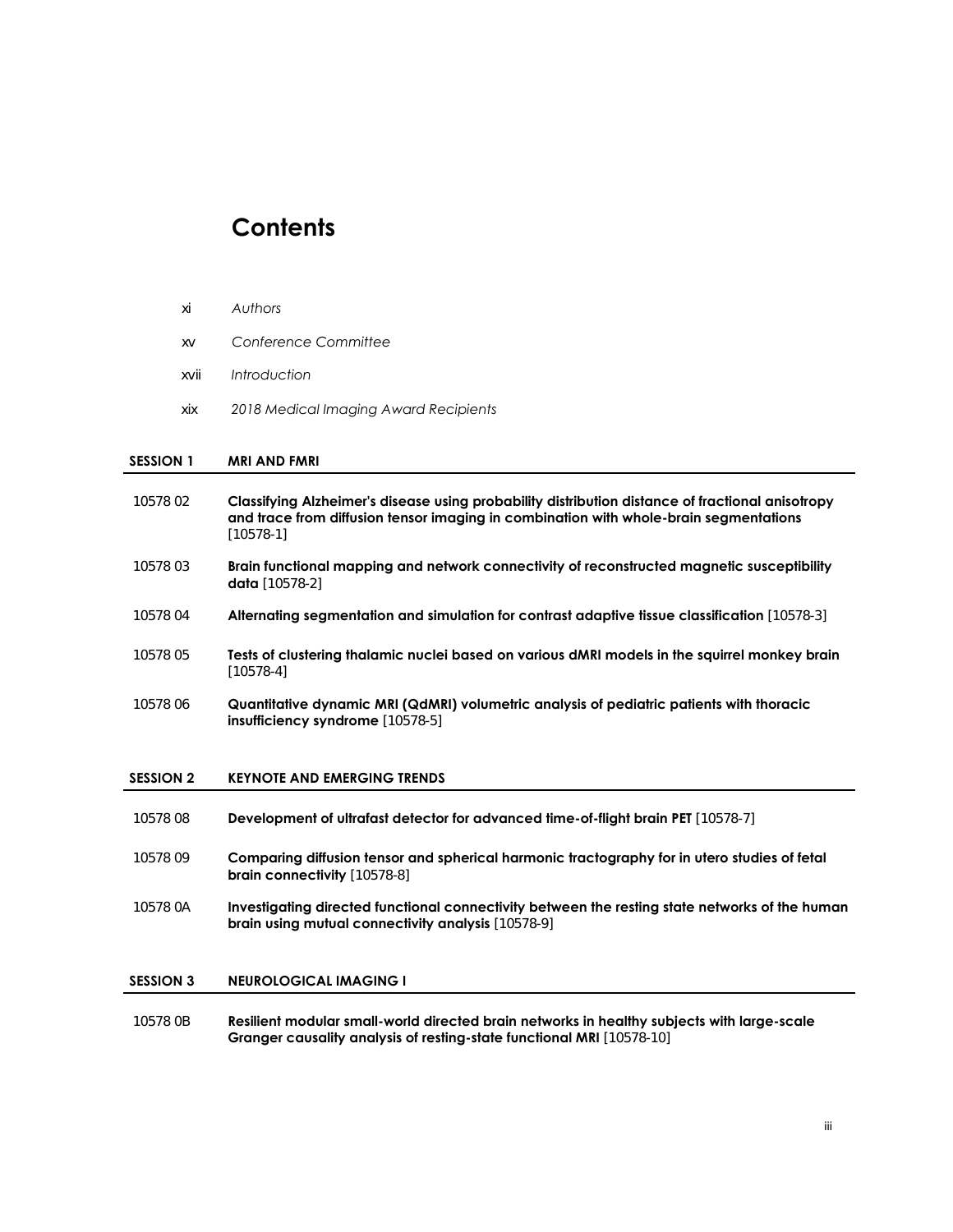# 10578 0C **Investigating large-scale Granger causality analysis in presence of noise and varying sampling rate** [10578-11]

- 10578 0D **Automatic outlier detection using hidden Markov model for cerebellar lobule segmentation** [10578-12]
- 10578 0E **Segmentation and assessment of structural plasticity of hippocampal dendritic spines from 3D confocal light microscopy** [10578-13]
- 10578 0F **Multi-atlas segmentation of the hydrocephalus brain using an adaptive ventricle atlas** [10578-14]

#### **SESSION 4 CARDIOVASCULAR IMAGING**

- 10578 0I **Toward modeling the effects of regional material properties on the wall stress distribution of abdominal aortic aneurysms** [10578-17]
- 10578 0J **3D printed cardiovascular patient specific phantoms used for clinical validation of a CTderived FFR diagnostic software** [10578-18]
- 10578 0K **Comparison of myocardial scar geometries from 2D and 3D LGE-MRI** [10578-19]

## **SESSION 5 NOVEL IMAGING TECHNIQUES AND APPLICATIONS**

- 10578 0L **Use of material decomposition in the context of neurovascular intervention using standard flat panel and a high-resolution CMOS detector** [10578-20]
- 10578 0M **Super-resolution ultrasound imaging with Gaussian fitting method and plane wave transmission** [10578-21]
- 10578 0N **A simulation platform using 3D printed neurovascular phantoms for clinical utility evaluation of new imaging technologies** [10578-22]
- 10578 0O **A balanced super-resolution optical fluctuation imaging method for super-resolution ultrasound** [10578-23]
- 10578 0P **Sparse-view CT reconstruction with improved GoogLeNet** [10578-24]

# **SESSION 6 INNOVATIONS IN IMAGE PROCESSING**

- 10578 0Q **Detection of bone loss via subchondral bone analysis** [10578-25]
- 10578 0T **A structural connectivity approach to validate a model-based technique for the segmentation of the pulvinar complex** [10578-28]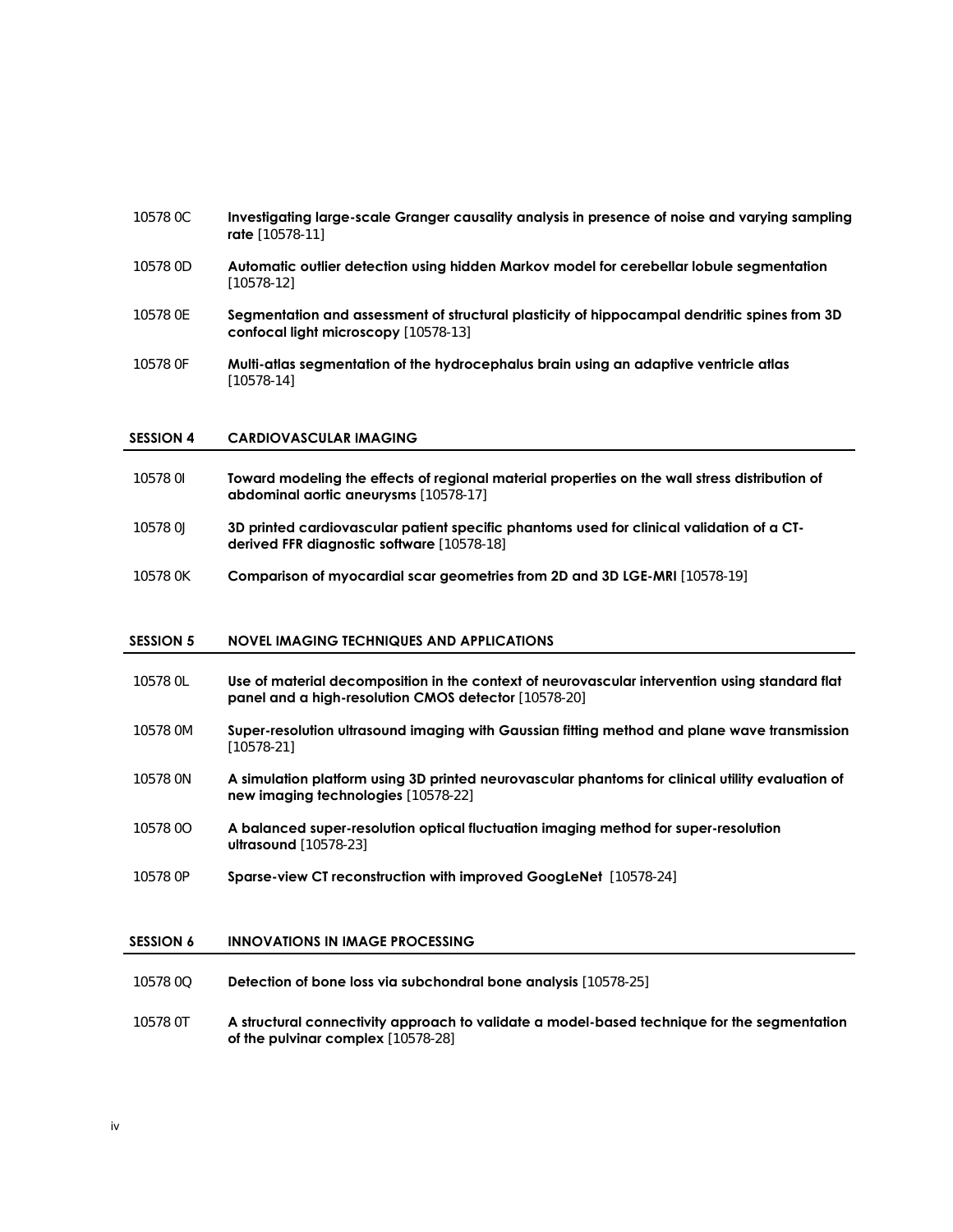# 10578 0U **3D scar segmentation from LGE-MRI using a continuous max-flow method** [10578-29]

10578 0V **Automatic segmentation of eyeball structures from micro-CT images based on sparse annotation** [10578-30]

# **SESSION 7 OPTICAL**

| 10578 0X | Optical detection of oral carcinoma via structured illumination fluorescence lifetime imaging<br>[10578-32]                        |
|----------|------------------------------------------------------------------------------------------------------------------------------------|
| 10578 0Y | Evaluation of chemotherapeutic response of temozolomide in orthotopic glioma using<br><b>bioluminescence tomography</b> [10578-33] |
| 10578 0Z | Dynamic cone beam x-ray luminescence computed tomography with principal component<br><b>analysis</b> [10578-34]                    |
| 10578 10 | A fast reconstruction algorithm for fluorescence molecular tomography via multipath subspace<br>pursuit method $[10578-35]$        |

# **SESSION 8 NEUROLOGICAL IMAGING II**

| 10578 13 | An improved approach of high graded glioma segmentation using sparse autoencoder and<br>fuzzy c-means clustering from multi-modal MR images [10578-38] |
|----------|--------------------------------------------------------------------------------------------------------------------------------------------------------|
| 10578 14 | Improving self super resolution in magnetic resonance images [10578-39]                                                                                |
| 10578 15 | Automatic callosal fiber convergence plane computation through DTI-based divergence map<br>[10578-40]                                                  |
| 10578 16 | <b>Fluorescence imaging of lymphatic outflow of cerebrospinal fluid in mice</b> [10578-41]                                                             |
| 10578 17 | <b>Corpus callosum parcellation methods: a quantitative comparative study</b> [10578-42]                                                               |

### **SESSION 9 CANCER**

| 10578 18 | Determining the importance of parameters extracted from multi-parametric MRI in the early<br>prediction of the response to neo-adjuvant chemotherapy in breast cancer [10578-43] |
|----------|----------------------------------------------------------------------------------------------------------------------------------------------------------------------------------|
| 10578 19 | <b>End-to-end breast ultrasound lesions recognition with a deep learning approach</b> [10578-44]                                                                                 |
| 10578 1A | A real-time 4-bit imaging electrical impedance sensing biopsy needle for prostate cancer<br><b>detection</b> [10578-45]                                                          |
| 10578 1B | A semi-automatic validation tool for whole mouse metastatic tumor molecular imaging using<br>the cryo-imaging cancer imaging and therapy platform (CITP) [10578-46]              |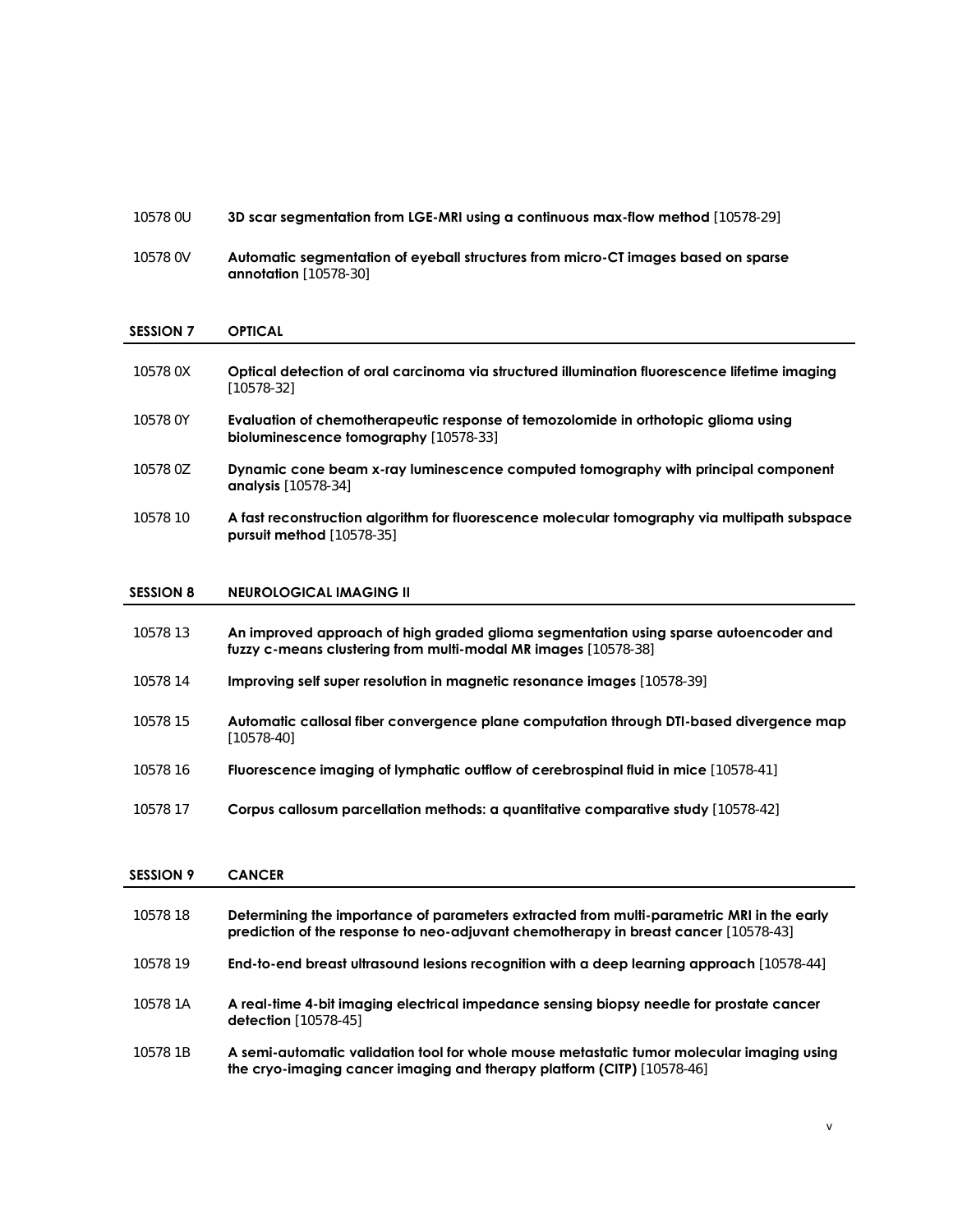- 10578 1C **Interrogation of evolving tumor vasculature using high-resolution CT imaging and a nanoparticle contrast agent** [10578-47]
- 10578 1D **Automatic segmentation of corneal ulcer area based on ocular staining images** [10578-48]

#### **SESSION 10 IMAGING AGENTS**

- 10578 1E **Optimization of an iodine-based nanoparticle contrast agent for molecular CT imaging** [10578-49]
- 10578 1G **Enlarging the field of view in magnetic particle imaging using a moving table approach** [10578-51]
- 10578 1I **Direct prior regularization from anatomical images for cone beam x-ray luminescence computed tomography reconstruction** [10578-53]

#### **SESSION 11 BONE AND MUSCULOSKELETAL**

- 10578 1J **Robust quantitative assessment of trabecular microarchitecture in extremity cone-beam CT using optimized segmentation algorithms** [10578-54]
- 10578 1K **Automatic quantification framework to detect cracks in teeth** [10578-55]
- 10578 1L **MRI-based active shape model of the human proximal femur using fiducial and secondary landmarks and its validation** [10578-56]
- 10578 1M **Micro-CT analysis of trabecular parameters gradients in femurs of mice affected by chronic kidney disease** [10578-57]

#### **POSTERS: CARDIOVASCULAR AND PULMONARY IMAGING**

- 10578 1N **Nonrigid 2D registration of coronary artery angiograms with periodic displacement field** [10578-58]
- 10578 1O **Lesion detection for cardiac ablation from auto-fluorescence hyperspectral images** [10578-59]
- 10578 1P **MRI-based three-dimensional modeling and assessment of epicardial adipose tissue** [10578-60]
- 10578 1Q **Automated segmentation and feature extraction in cardiac electrical impedance tomography images** [10578-61]
- 10578 1R **3D segmentation of the ascending and descending aorta from CT data via graph-cuts** [10578-62]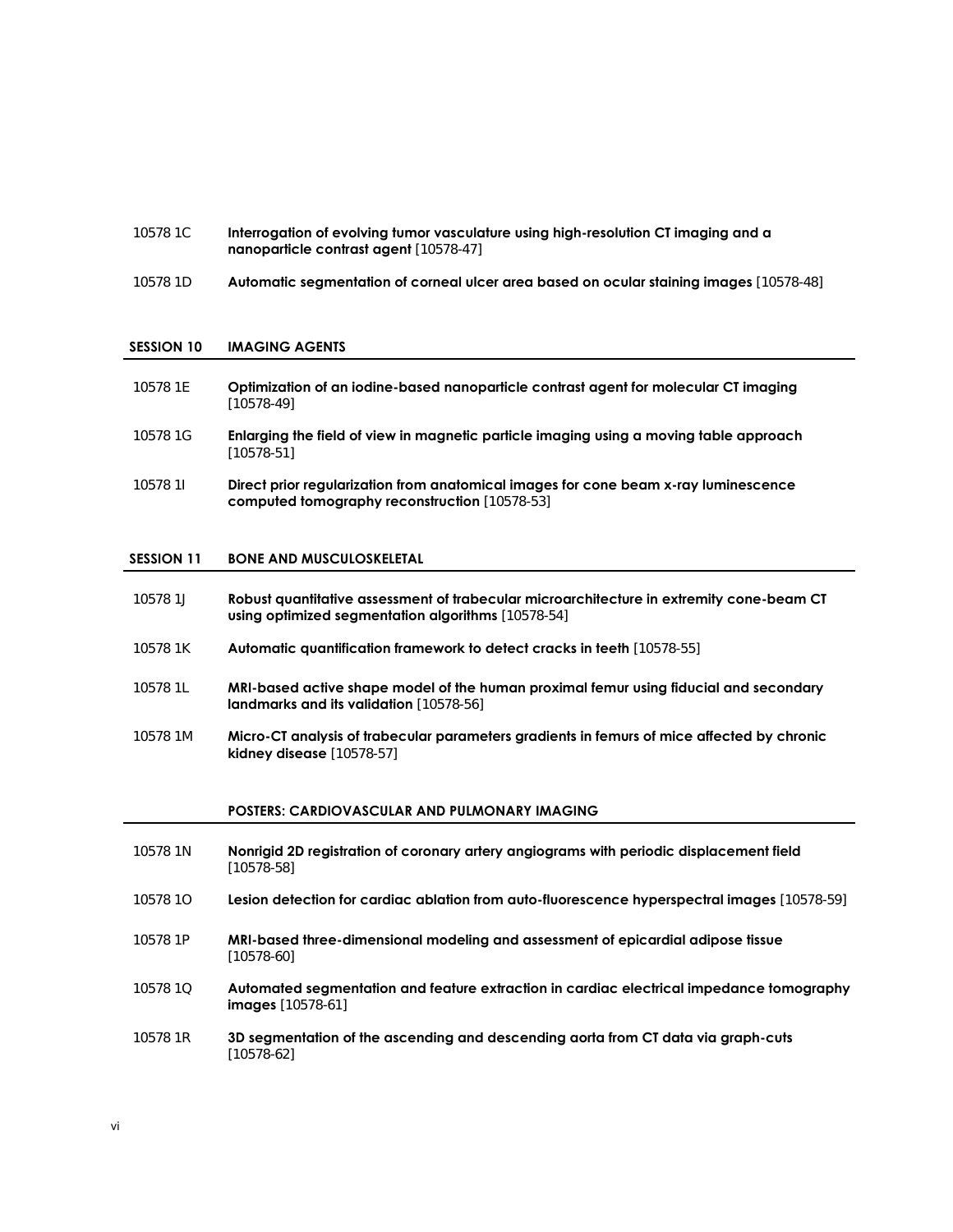- 10578 1S **Multi-pathways CNN for robust vascular segmentation** [10578-63]
- 10578 1T **Sensitivity of FFR-CT to manual segmentation** [10578-64]
- 10578 1U **SLIC robust (SLICR) processing for fast, robust CT myocardial blood flow quantification (Cum Laude Poster Award)** [10578-65]
- 10578 1V **Pulmonary function diagnosis based on diaphragm movement using dynamic flat-panel detector imaging: an animal-based study** [10578-66]
- 10578 1W **Bronchial based pulmonary acinus analysis in human lungs using a synchrotron radiation micro-CT** [10578-67]

#### **POSTERS: INNOVATIONS IN IMAGE PROCESSING**

- 10578 1X **Capillary detection in transverse muscle sections** [10578-68]
- 10578 1Y **Coronary calcification identification in optical coherence tomography using convolutional neural networks** [10578-69]
- 10578 1Z **Exploit 18F-FDG enhanced urinary bladder in PET data for deep learning ground truth generation in CT scans** [10578-70]
- 10578 20 **Unsupervised segmentation of 3D medical images based on clustering and deep representation learning** [10578-71]
- 10578 21 **Low dose CT reconstruction with nonlocal means-based prior predicted from normal-dose CT database** [10578-72]
- 10578 22 **Hierarchical model-based object localization for auto-contouring in head and neck radiation therapy planning** [10578-73]
- 10578 24 **Automated delineation of organs-at-risk in head and neck CT images using multi-output support vector regression** [10578-75]
- 10578 25 **Automatic generation of the dental scheme based on 2D radiographs** [10578-76]
- 10578 26 **Ventricular segmentation and quantitative assessment in cardiac MR using convolutional neural networks** [10578-77]

# **POSTERS: NEUROLOGICAL IMAGING**

- 10578 27 **Diffusion tensor imaging of the spine in pediatric patients** [10578-78]
- 10578 28 **Altered structural-functional coupling of large-scale brain networks in early Tourette syndrome children** [10578-79]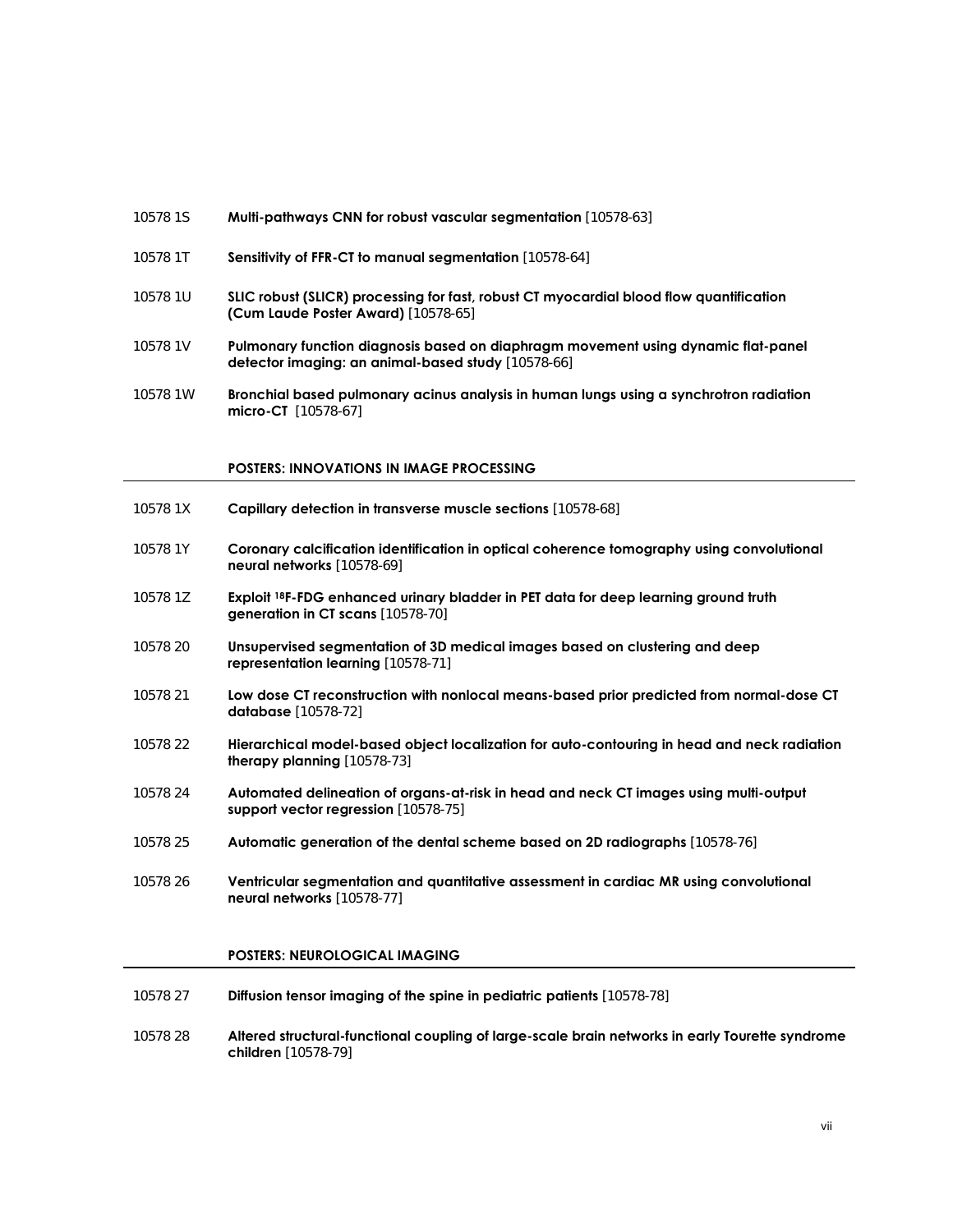#### 10578 29 **Determining disease evolution driver nodes in dementia networks** [10578-80]

- 10578 2A **Semi-supervised sparse representation classifier with random sample subset ensembles in fMRI-based brain state decoding** [10578-81]
- 10578 2B **Intensified CCD camera based fNIRS-DOT imaging system for whole functional brain mapping in children** [10578-82]

#### **POSTERS: NOVEL IMAGING TECHNIQUES AND APPLICATIONS**

- 10578 2E **An EIT system for mobile medical diagnostics** [10578-85]
- 10578 2F **Uptake of L-maurocalcine in DAOY cells and bio-distribution in mice by SPECT/CT imaging** [10578-86]
- 10578 2G **Bayesian inference and model selection for physiologically-based pharmacokinetic modeling of superparamagnetic iron oxide nanoparticles** [10578-87]
- 10578 2H **SVA: shape variation analyzer** [10578-89]

### **POSTERS: OPTICAL**

- 10578 2K **3D modeling of chromosomes territories in normal and aneuploid nuclei** [10578-92]
- 10578 2L **Segmentation of brain lesions from CT images based on deep learning techniques** [10578-93]
- 10578 2M **A competing round-robin prediction model for histologic subtype prediction of lung adenocarcinomas based on thoracic computed tomography** [10578-94]
- 10578 2N **Comparison of Gaussian filter versus wavelet-based denoising on graph-based segmentation of retinal OCT images** [10578-95]
- 10578 2O **Lower jawbone data generation for deep learning tools under MeVisLab** [10578-96]
- 10578 2P **Detection and registration of vessels for longitudinal 3D retinal OCT images using SURF** [10578-97]
- 10578 2Q **Lung tumor segmentation based on the multi-scale template matching and region growing** [10578-98]
- 10578 2R **Automatic coronary artery lumen segmentation in computed tomography angiography using paired multi-scale 3D CNN** [10578-99]